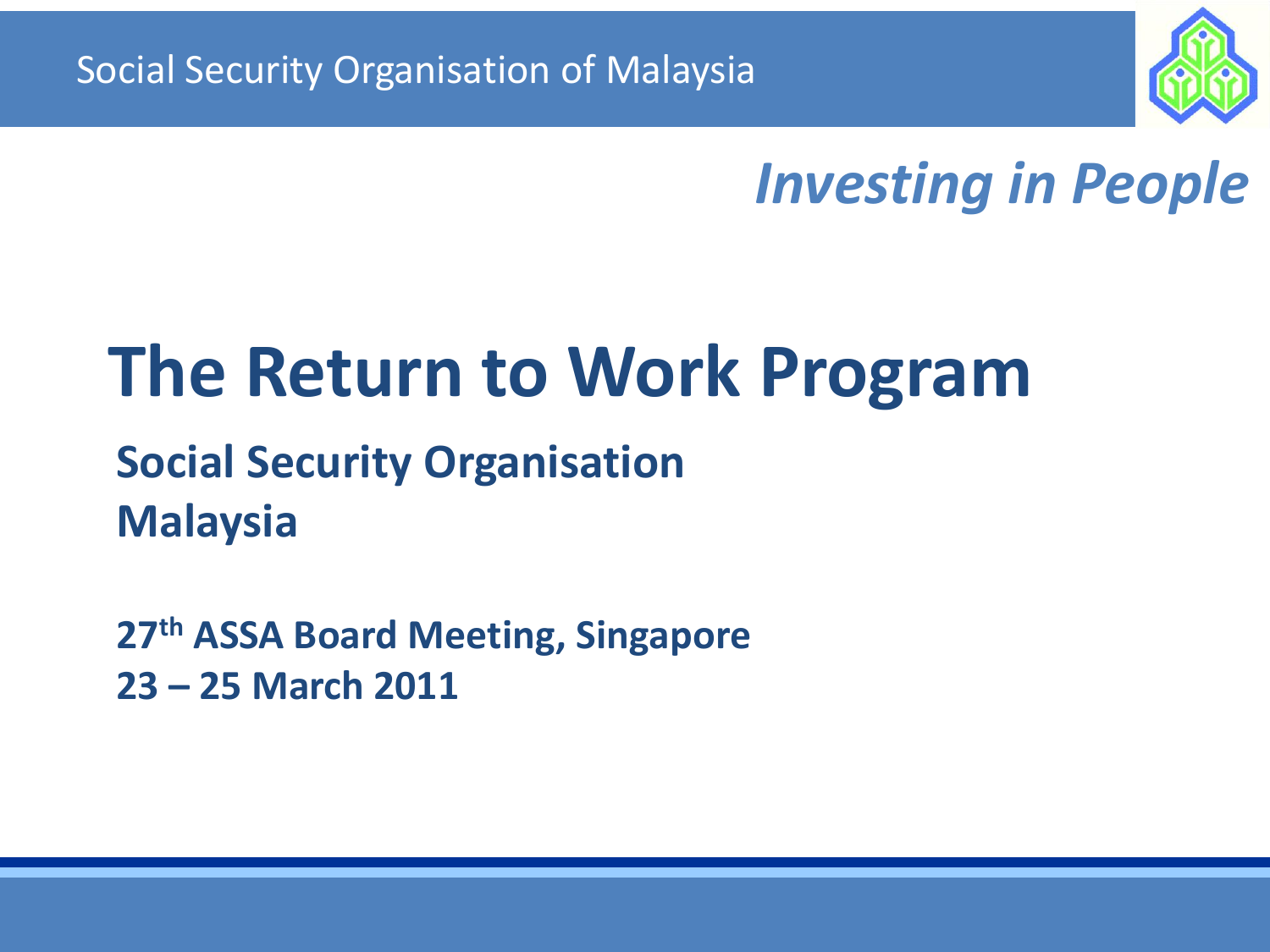

## **Return to Work Program/Disability Management**

• This program is established with the objective of assisting SOCSO's Insured Persons with employment injury as well as those claiming for invalidity pension to be able to return to work.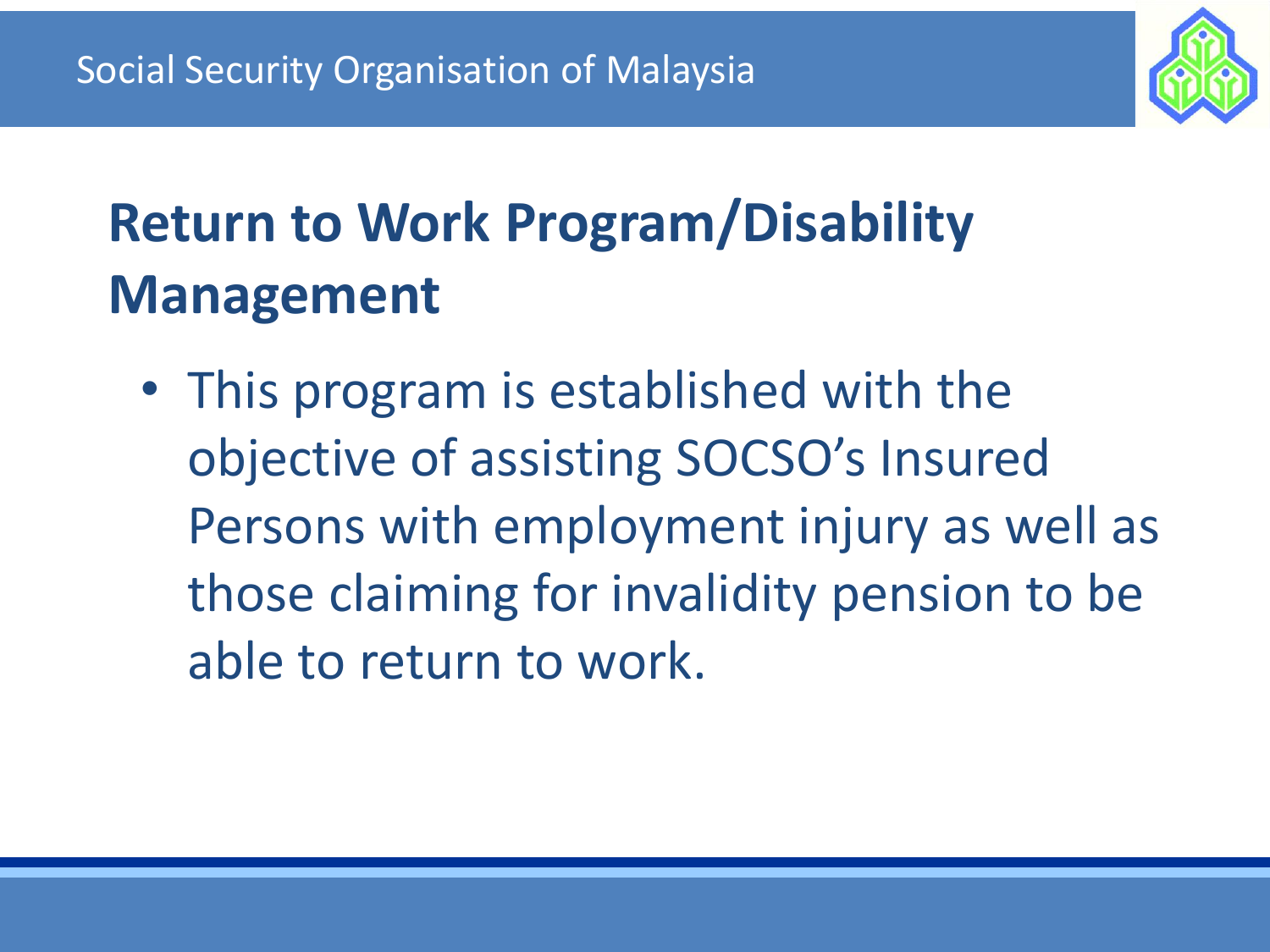

**DM plays the connecting and planning role for the clients**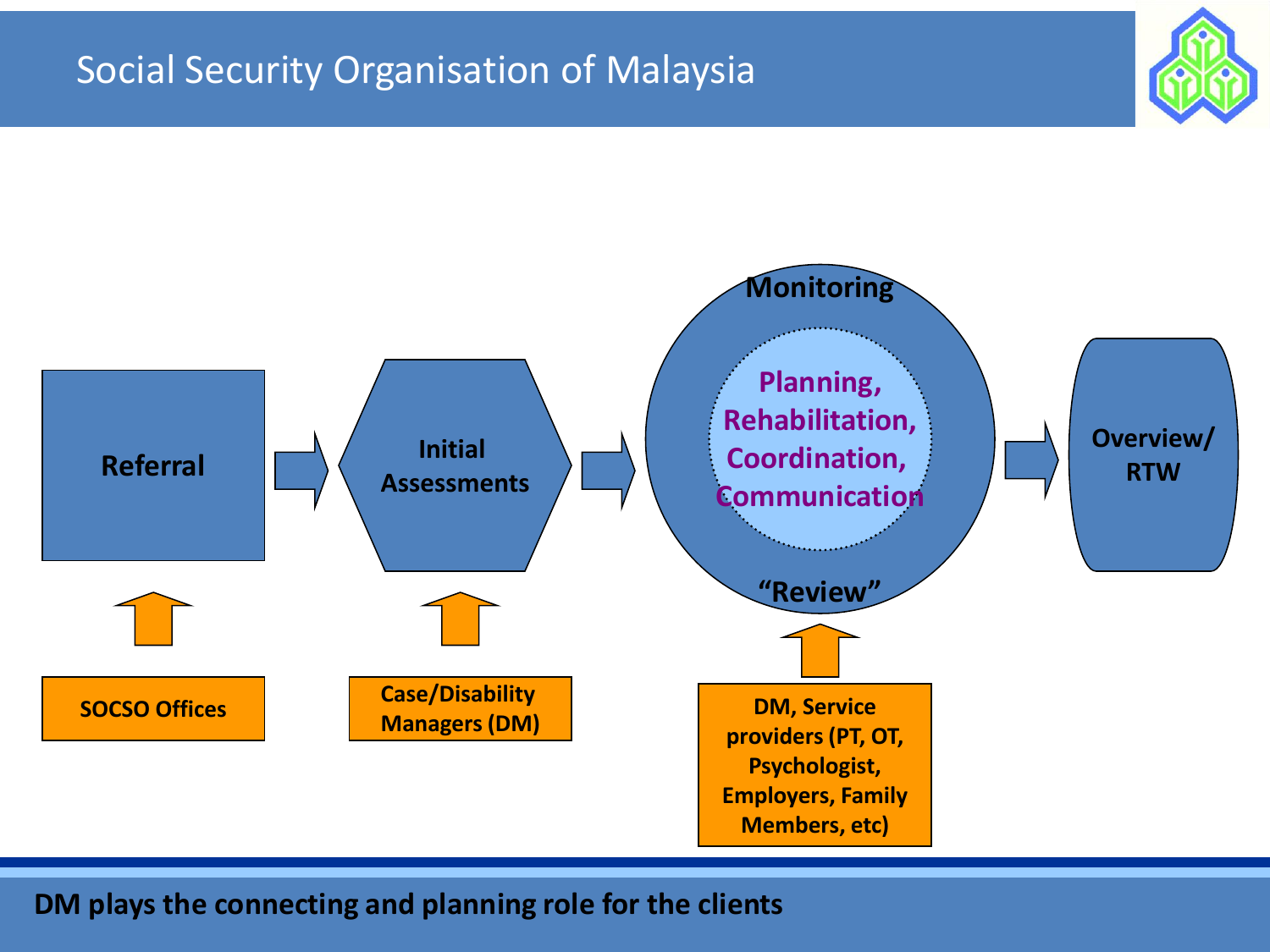

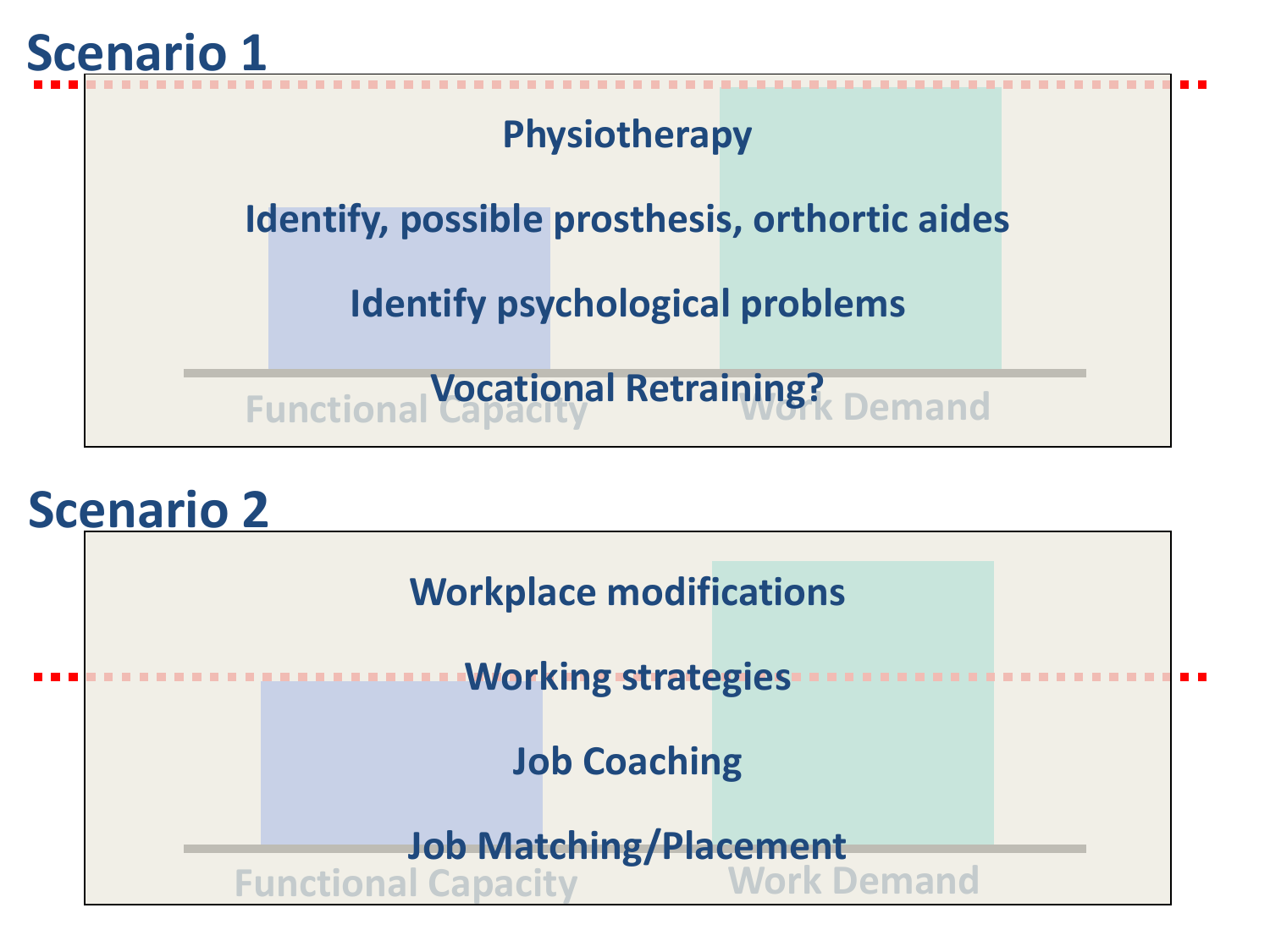

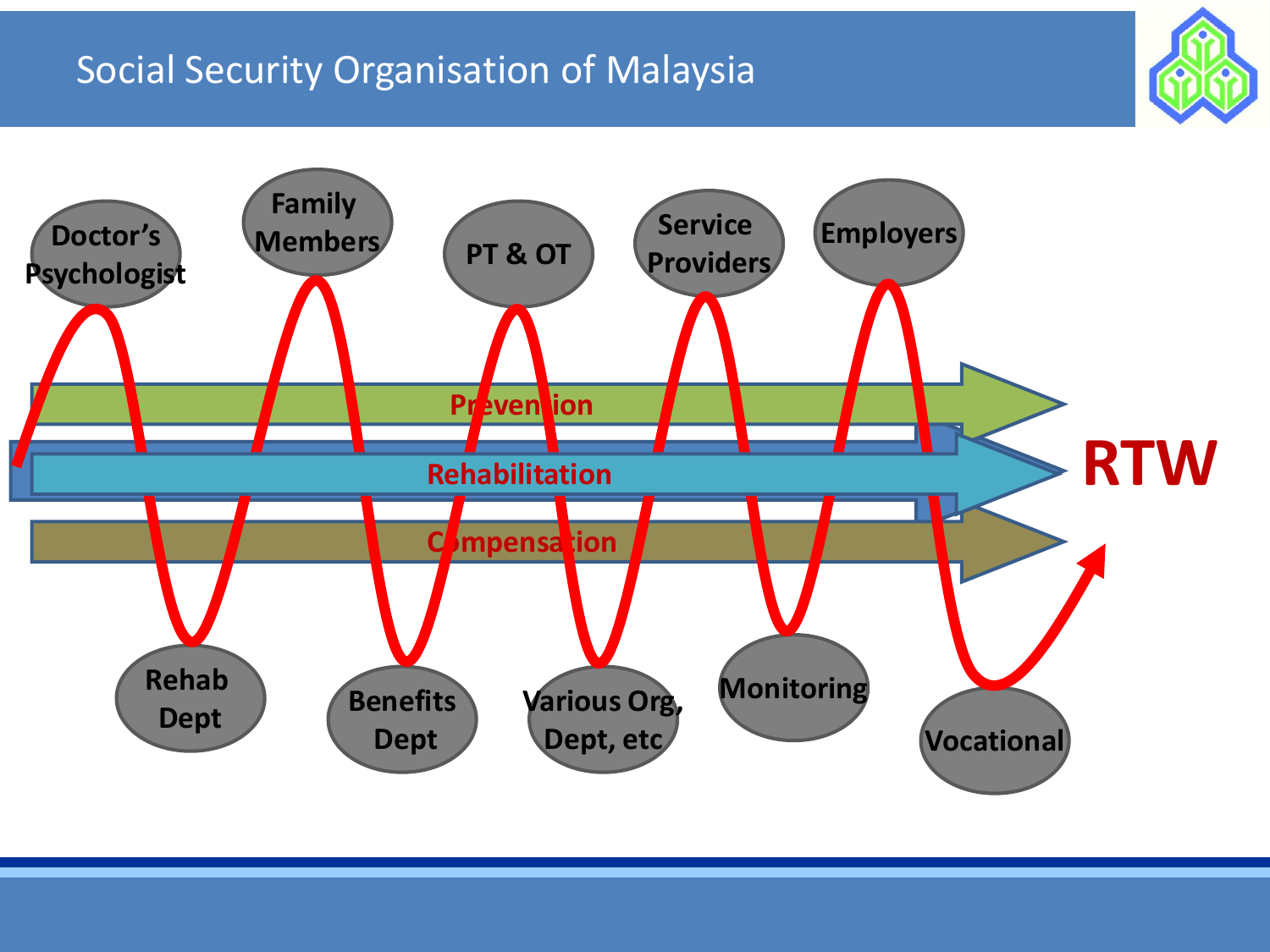## **Pathology of a Claim**



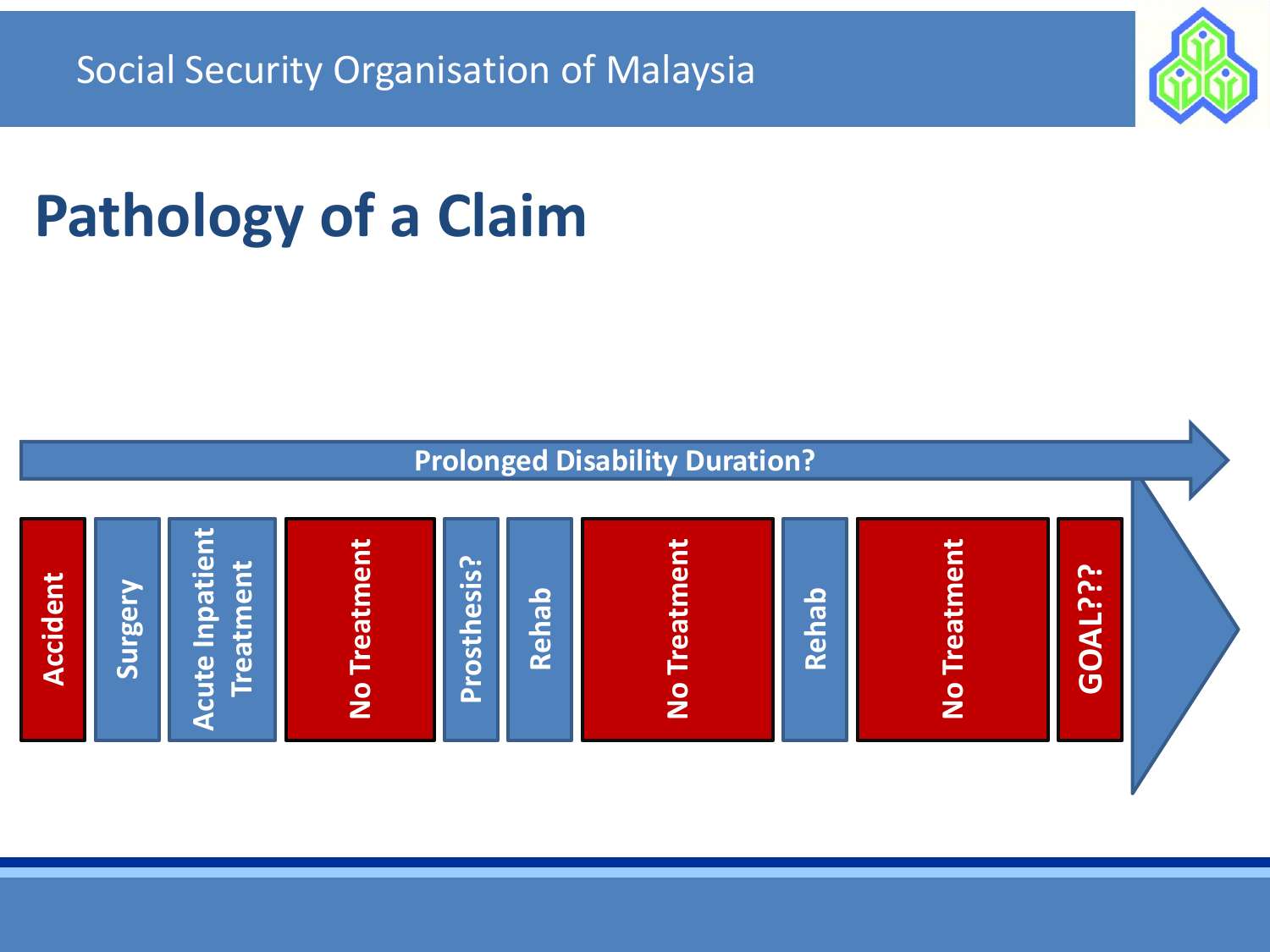

## **Role of the RTW Program?**

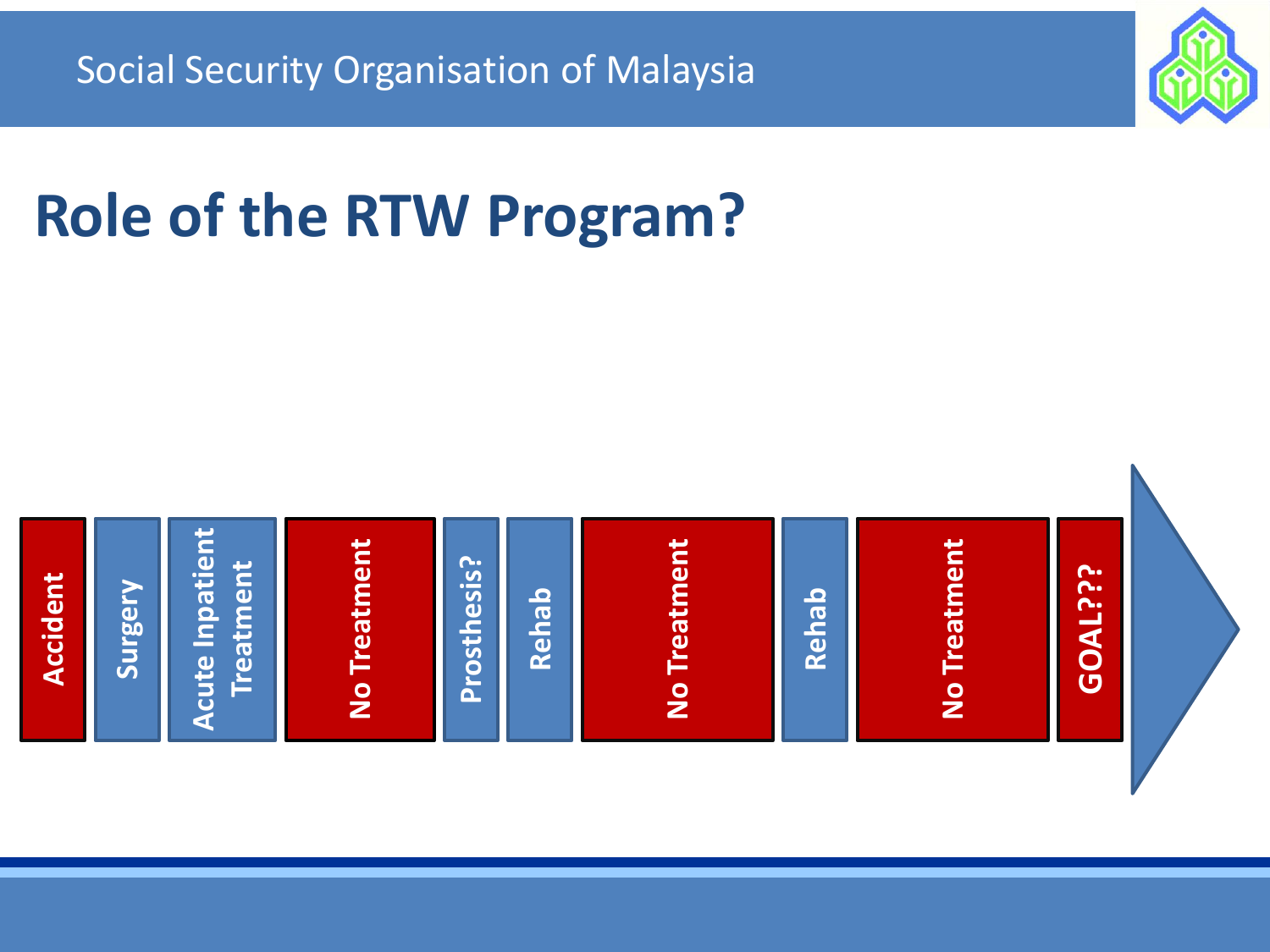

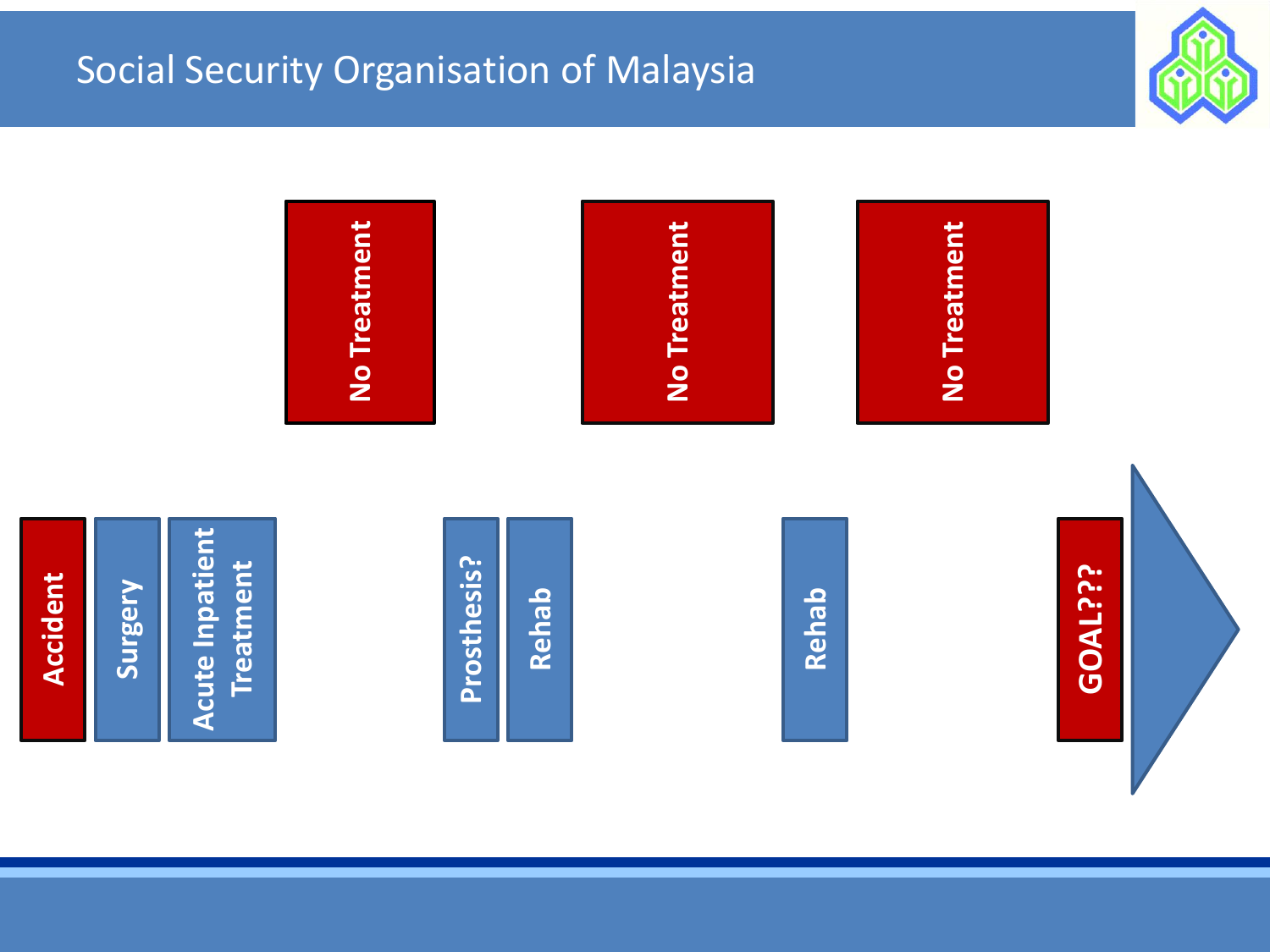

**Acute Inpatient Acute Inpatient Treatment**

Prosthesis? **Prosthesis?**

**Rehab**





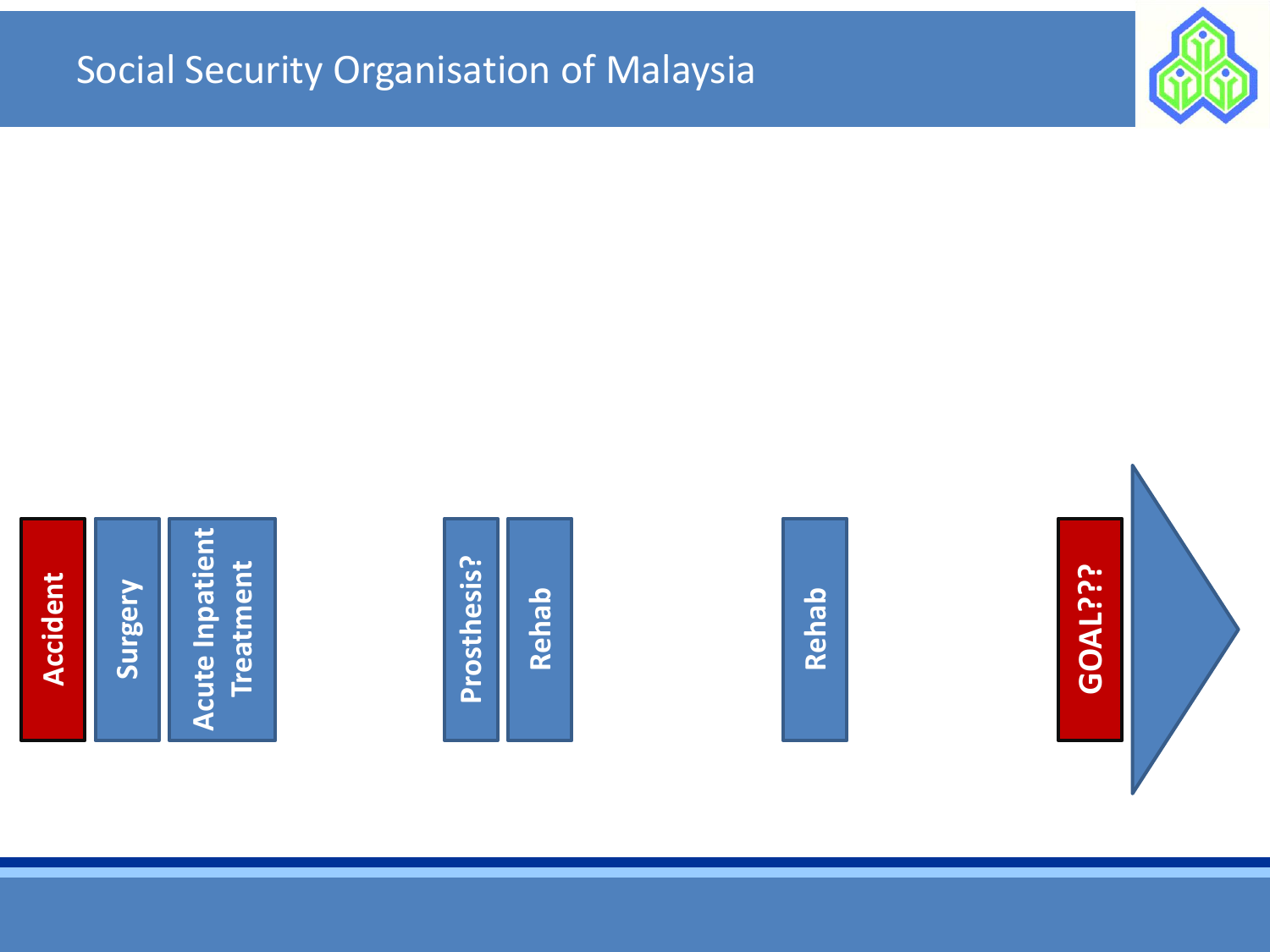

**Accident**

**Surgery**

**Acute Inpatient Acute Inpatient Treatment**

**Prosthesis**

**Vocational Rehabilitation<br>Constant Communication Physical Rehabilitation Constant Communication Constant Monitoring**

**GOAL??? Improve Disability Durations Maintain Stakeholder Relations Safer recovery** *Return to Work or Retain @ Work*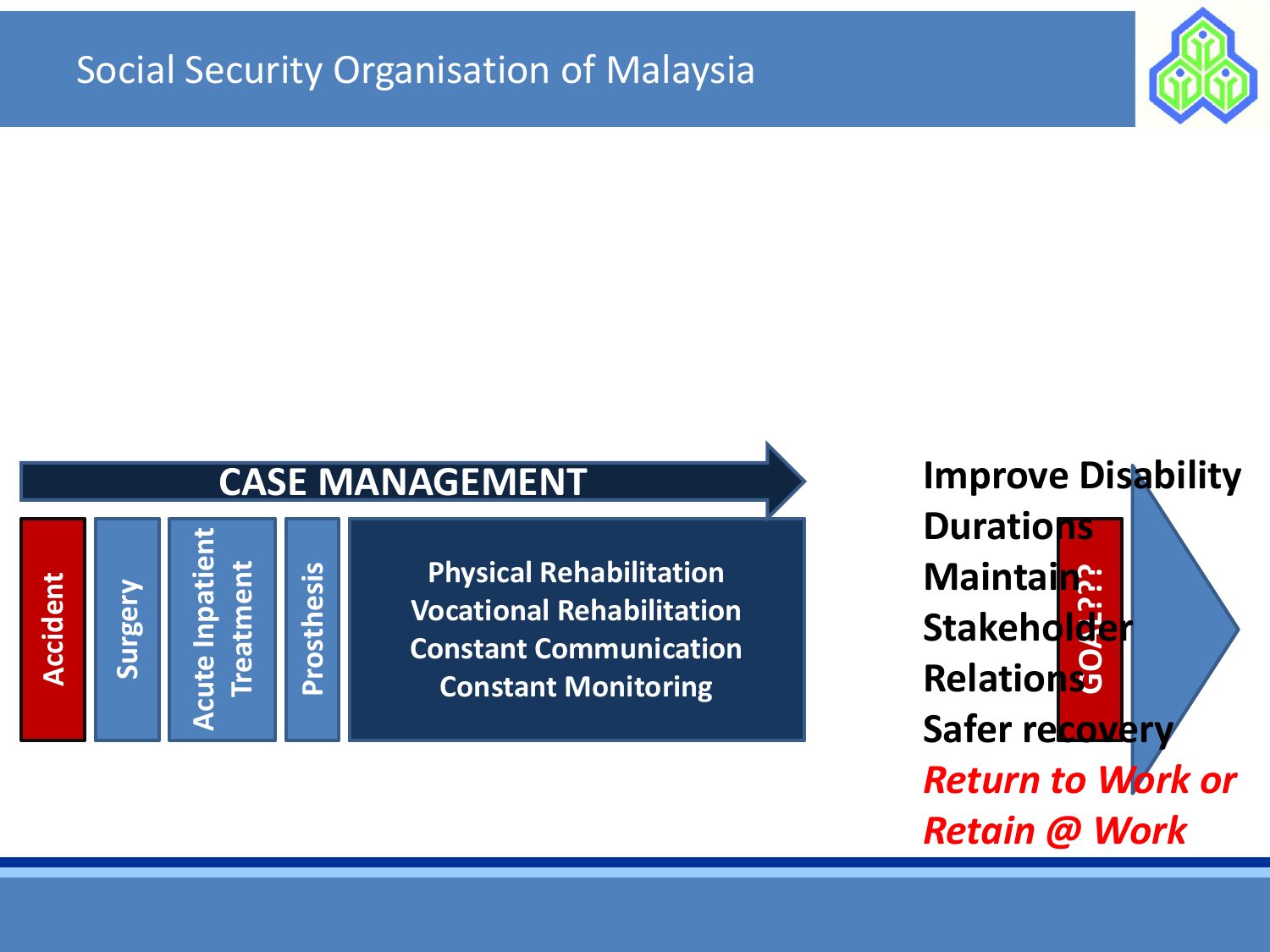

# **Why?**

- **RTW is the best measure for healthcare outcome**
- **Benefits the Employees in terms of health, RTW & Economic Empowerment**
- **Benefits Employers in improving productivity**
- **Benefits Unions, Healthcare Professionals, etc**
- **Social Sustainability and Stabilization**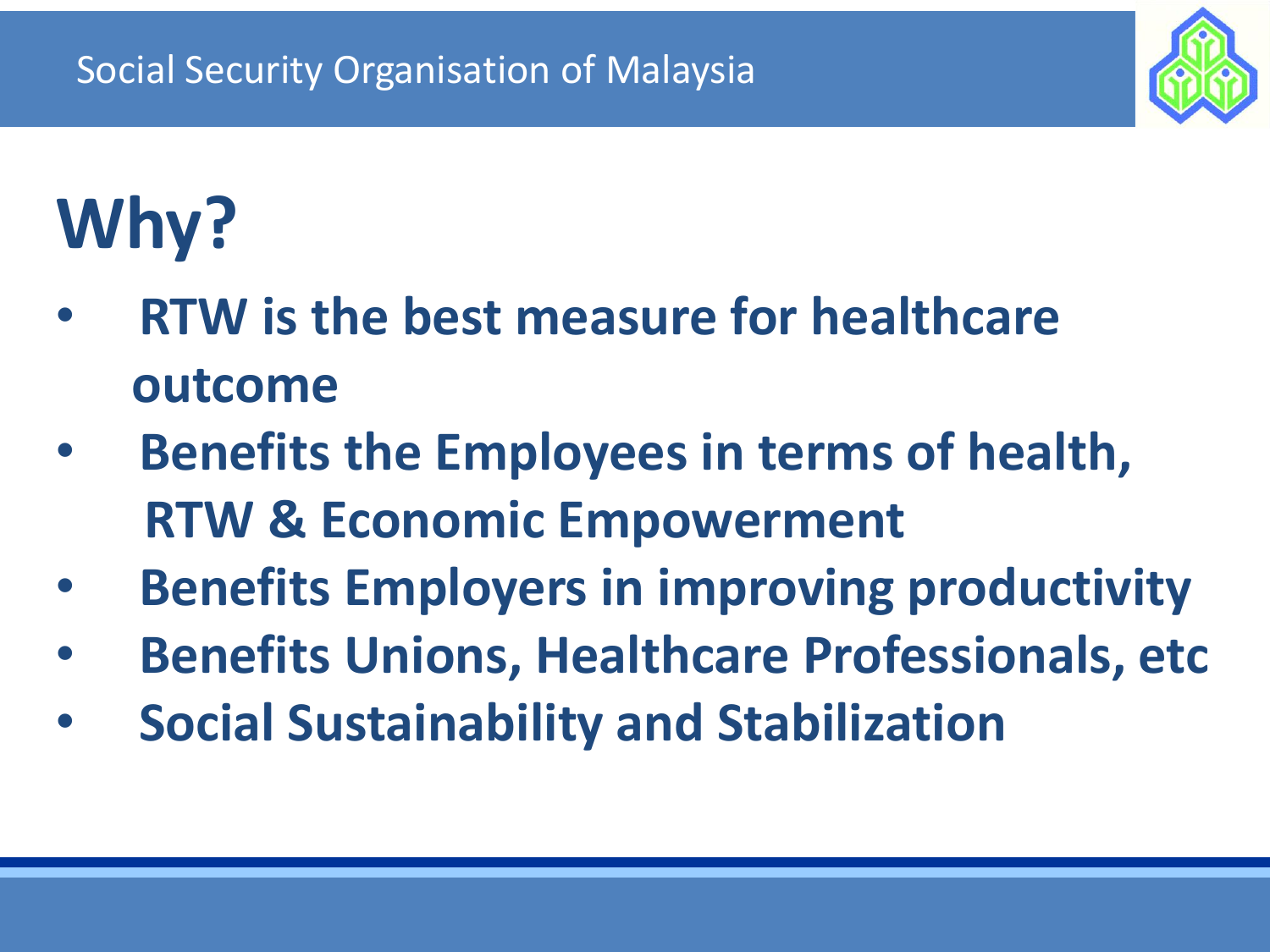

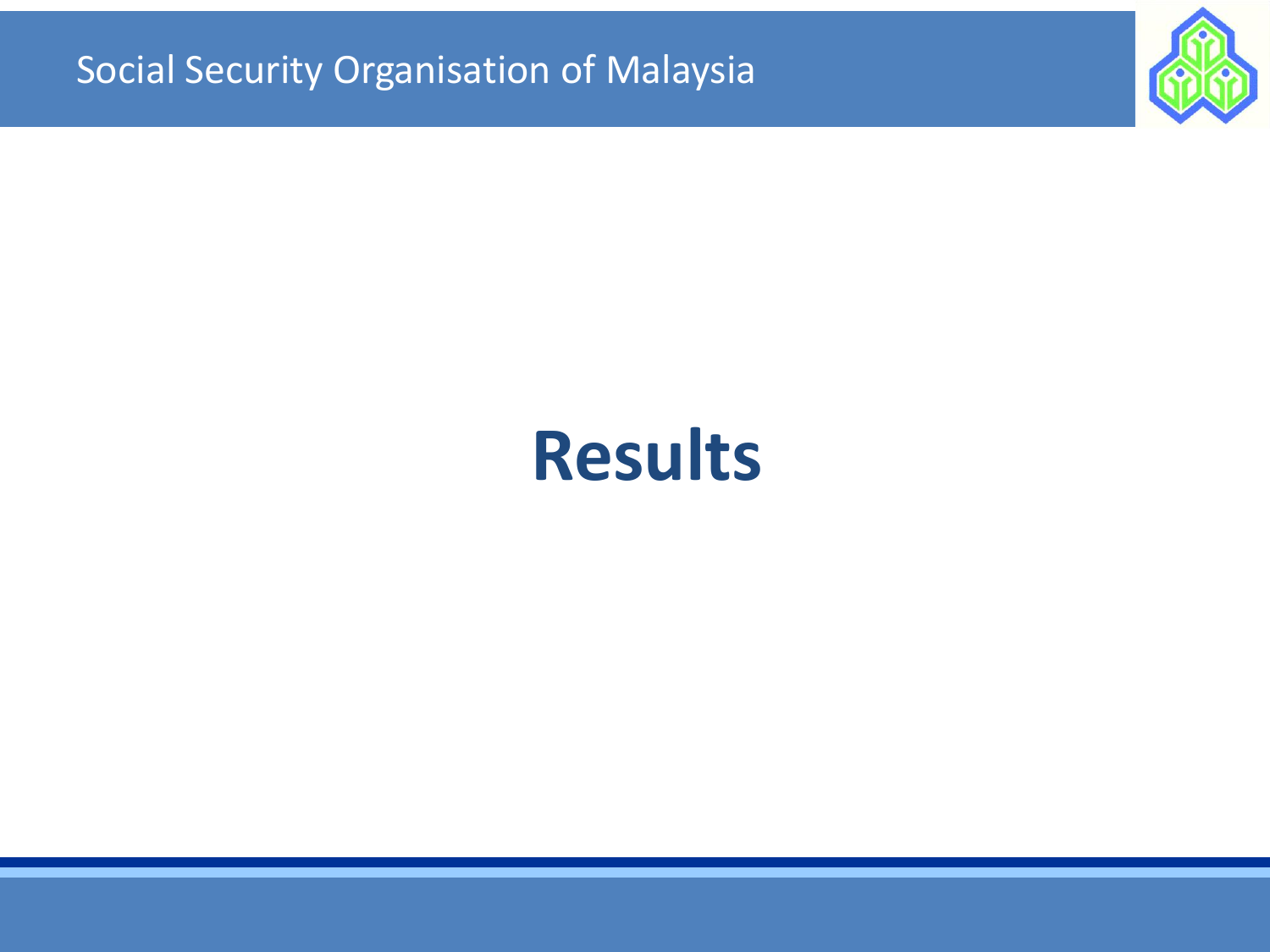

**N = 1008**

# **Qualitative Benefits**



|                                   | <b>Before</b> | <b>After</b> |
|-----------------------------------|---------------|--------------|
| <b>Skills</b>                     | 5.12          | 6.42         |
| <b>Career Goals</b>               | 5.10          | 6.45         |
| Independence                      | 6.00          | 7.20         |
| <b>Self Esteem</b>                | 5.93          | 7.10         |
| <b>Self Confidence</b>            | 6.03          | 7.47         |
| <b>Health</b><br><b>Condition</b> | 5.56          | 6.86         |
| <b>Pain Tolerance</b>             | 6.04          | 7.15         |

**VAS – 100mm**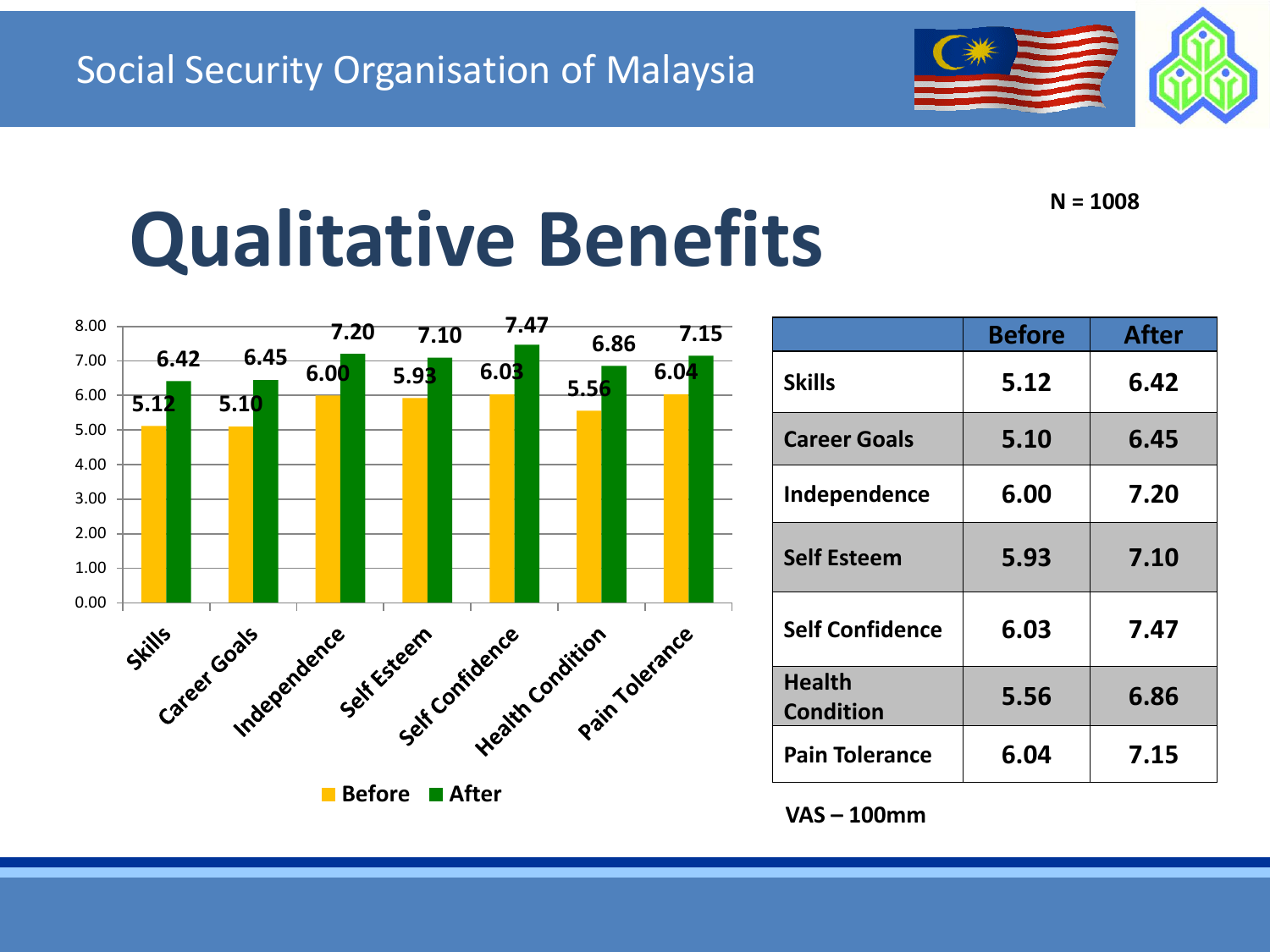

#### **Depression, Anxiety & Stress N = 1008**



|                   | <b>Before</b> | <b>After</b> |
|-------------------|---------------|--------------|
| <b>Depression</b> | 14.64         | 8.21         |
| <b>Anxiety</b>    | 13.21         | 7.04         |
| <b>Stress</b>     | 14.93         | 8.75         |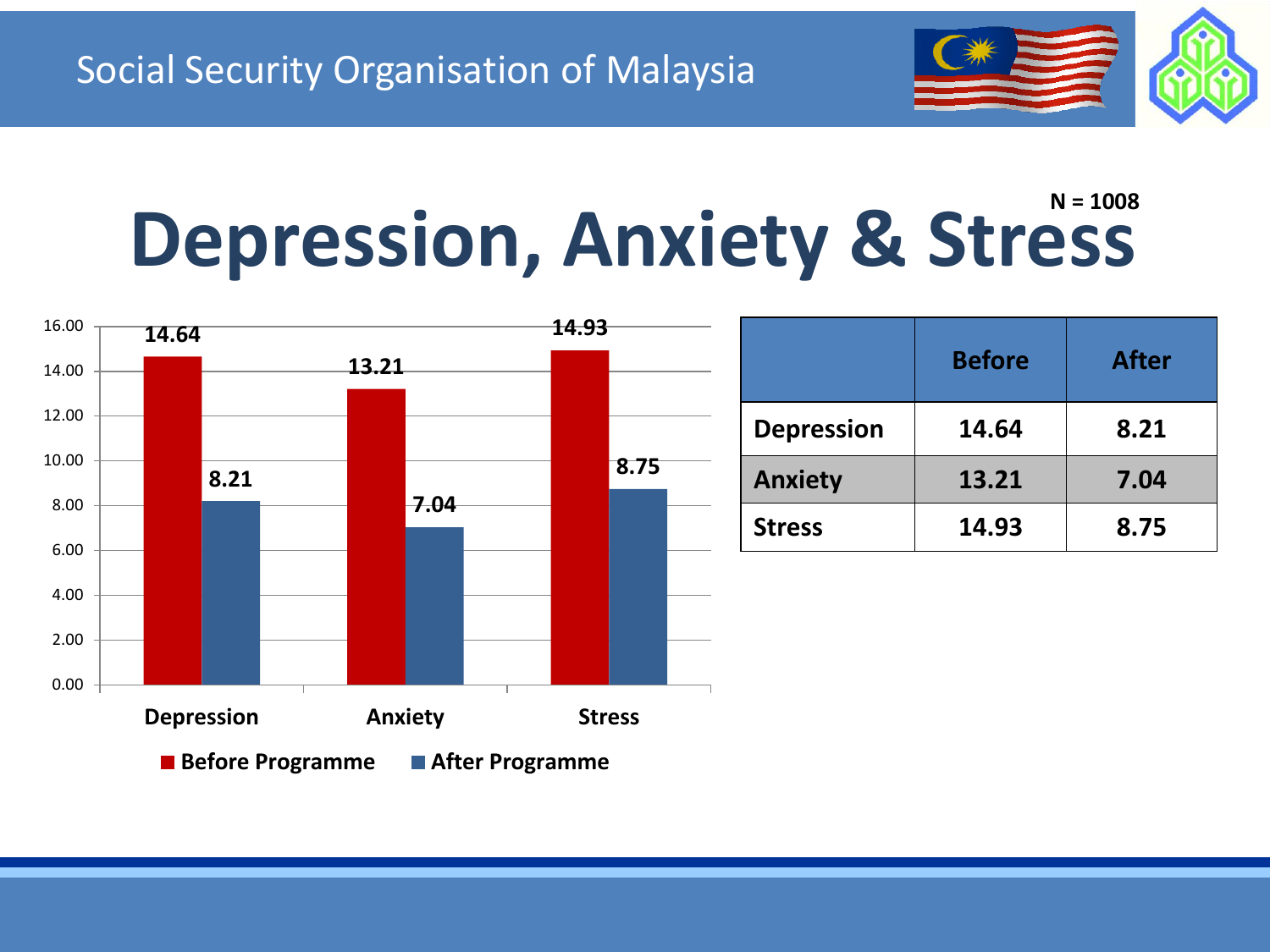

# **Insured Person's Perception**



| <b>Very Good</b>  | 12.77% |
|-------------------|--------|
| Good              | 59.57% |
| <b>No Benefit</b> | 27.66% |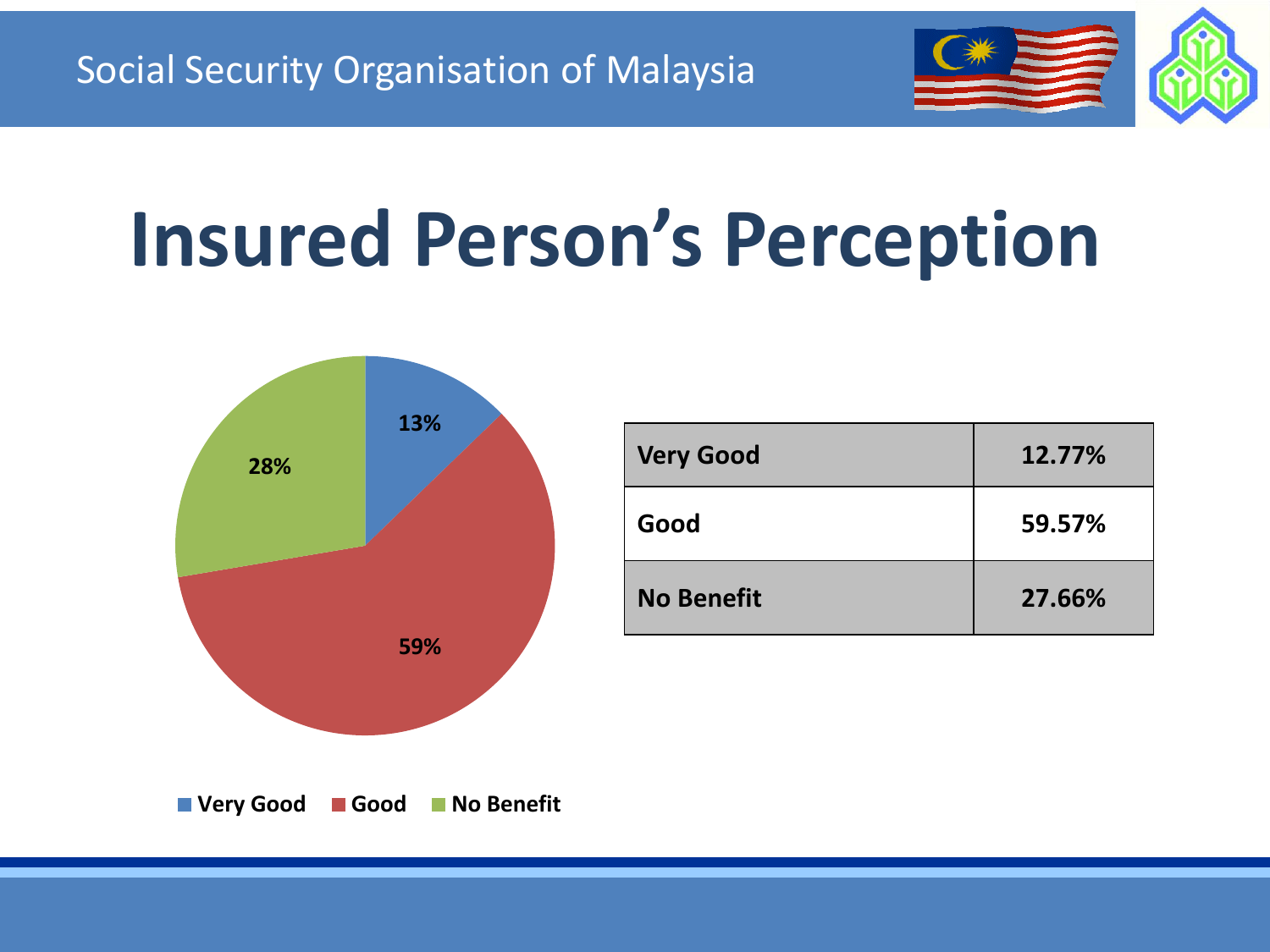

# **Employer's Perception**



| <b>Very Interested</b>     | 8.78%  |
|----------------------------|--------|
| <b>Interested</b>          | 76.35% |
| <b>Willing to consider</b> | 4.05%  |
| <b>Not Interested</b>      | 10.81% |

■ Willing to consider ■ Not Interested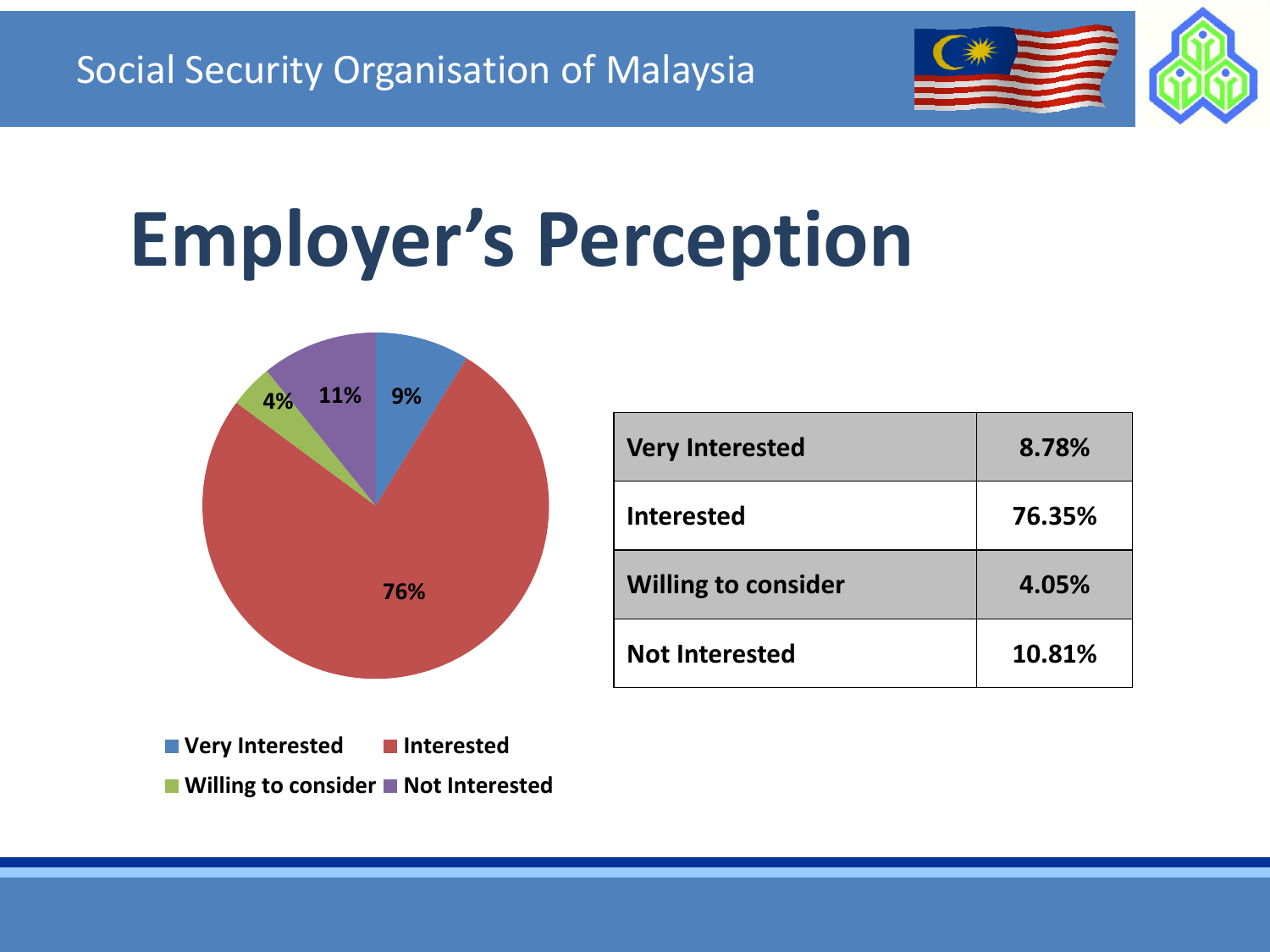

## **Cost vs Returns**

**N = 1008**

**+**

| <b>Cost Analysis</b>                            |            |
|-------------------------------------------------|------------|
| <b>Average Program Cost per Insured Person:</b> | RM3,239.38 |
| <b>Average Possible Return to SOCSO:</b>        | RM7,884.06 |

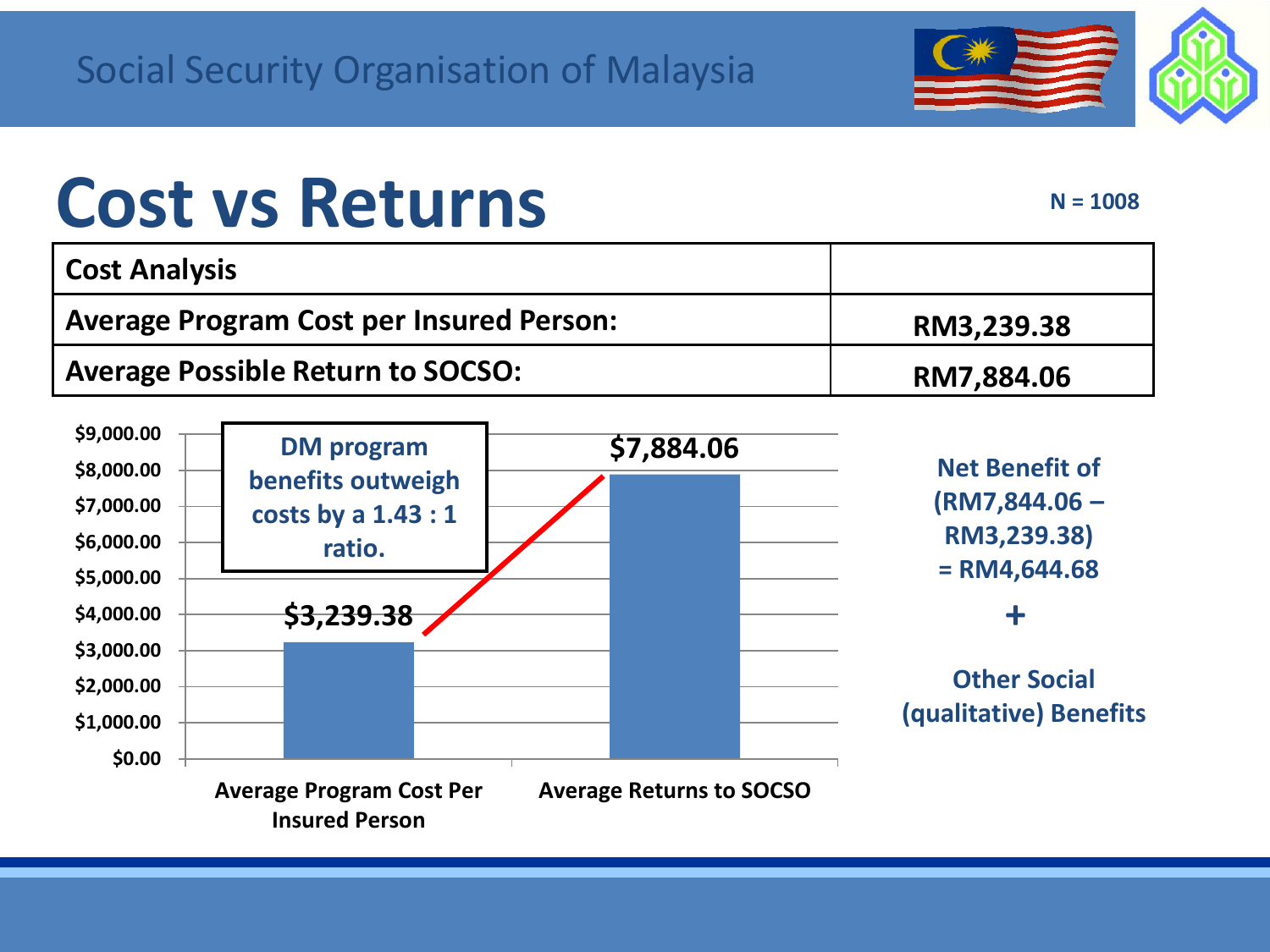

### *Investing in People*

# **Social Sustainability and Stability?**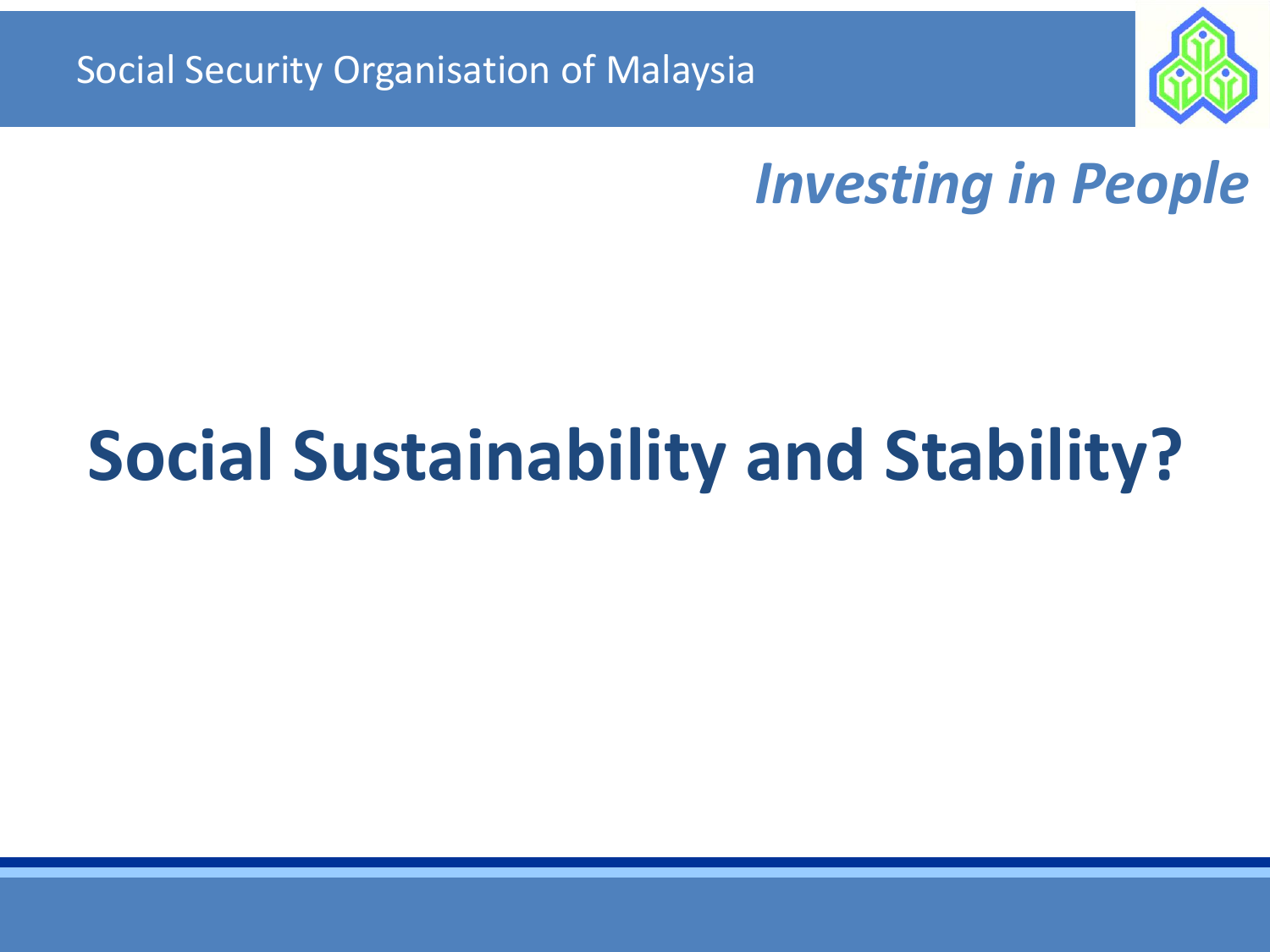

## **SOCSO Contributors (Social Solidarity)**

**Accident**

**Poor Case Management No Rehabilitation Strategies No Monitoring of Insured Person's Progress**

**=**

**Outcome? RTW Possibilities?**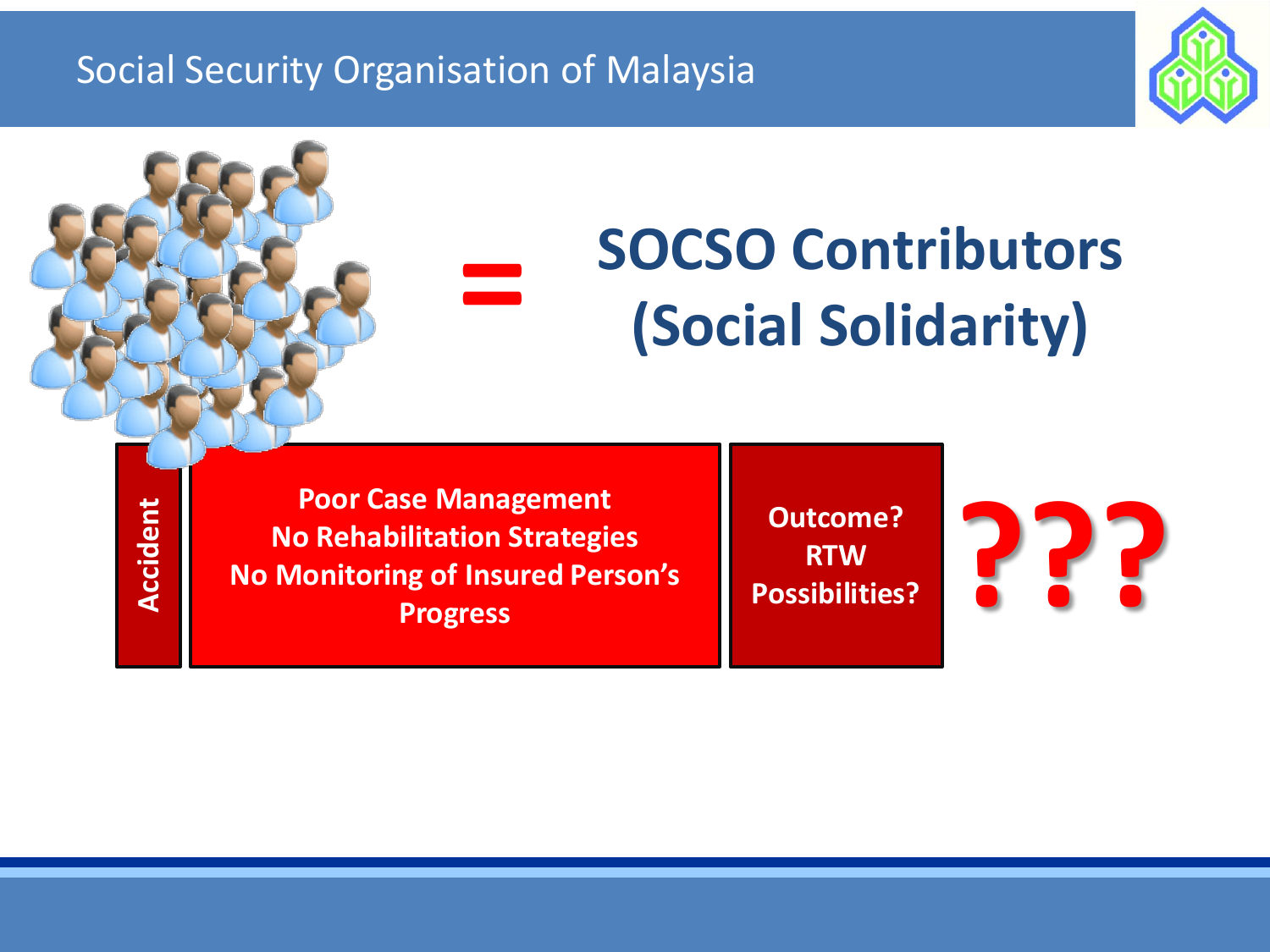

### **= Sustainability of the Social System?**

**Accident**

**Poor Case Management No Rehabilitation Strategies No Monitoring of Insured Person's Progress**

**Outcome? RTW Possibilities?** 

**Injured Workers**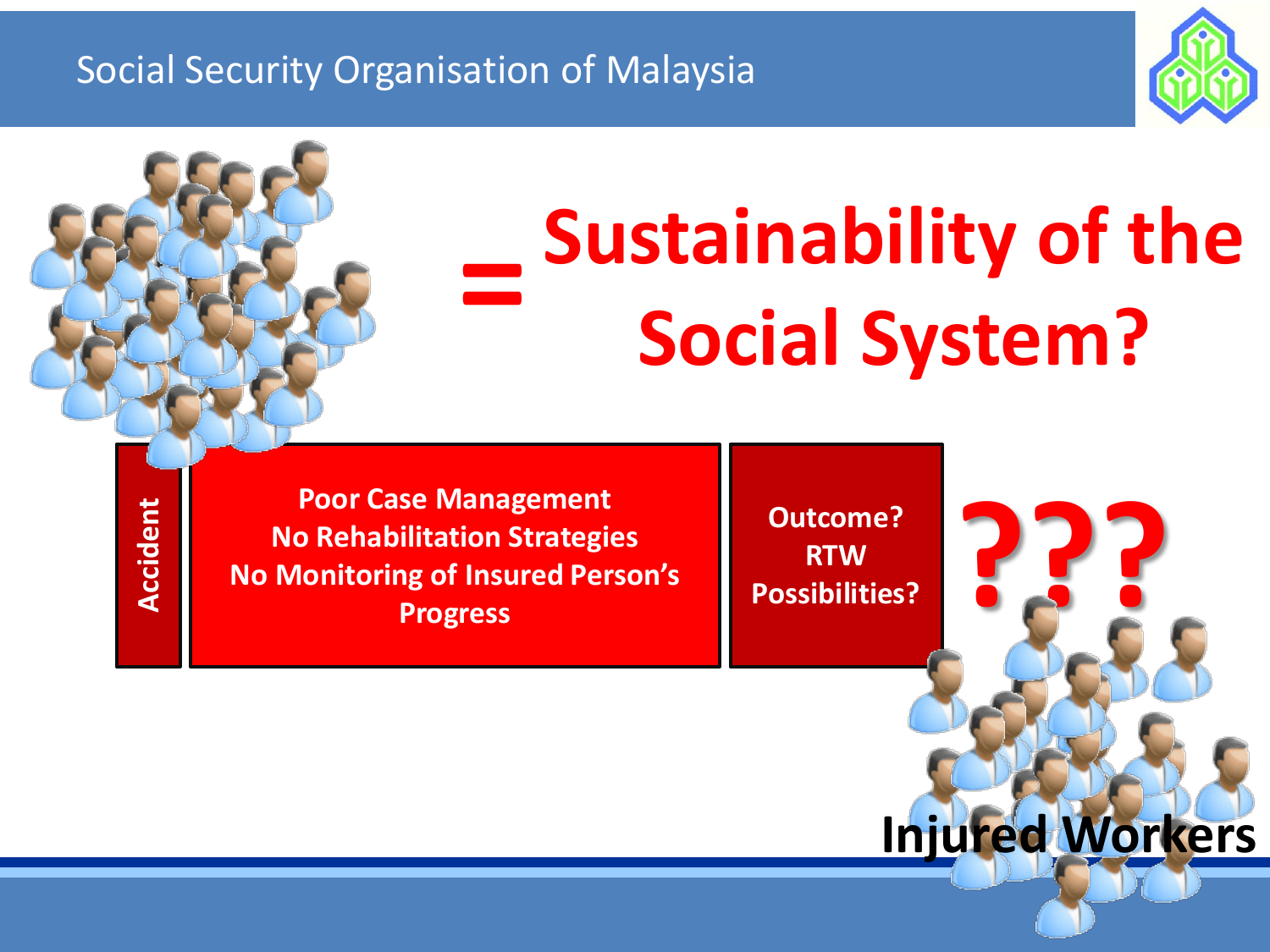

#### **EVENTIC Poor Case Management Disability Case Management Medical Rehabilitation No Monitorial Rehabilitation Progress Systematic RTW Strategies Outcome? RETURN RTW TO POSSIBING = Sustainability of the To the Social System Social System?PREVENTION WORK Retaining Workers at Work or Return to Work Injured Workers**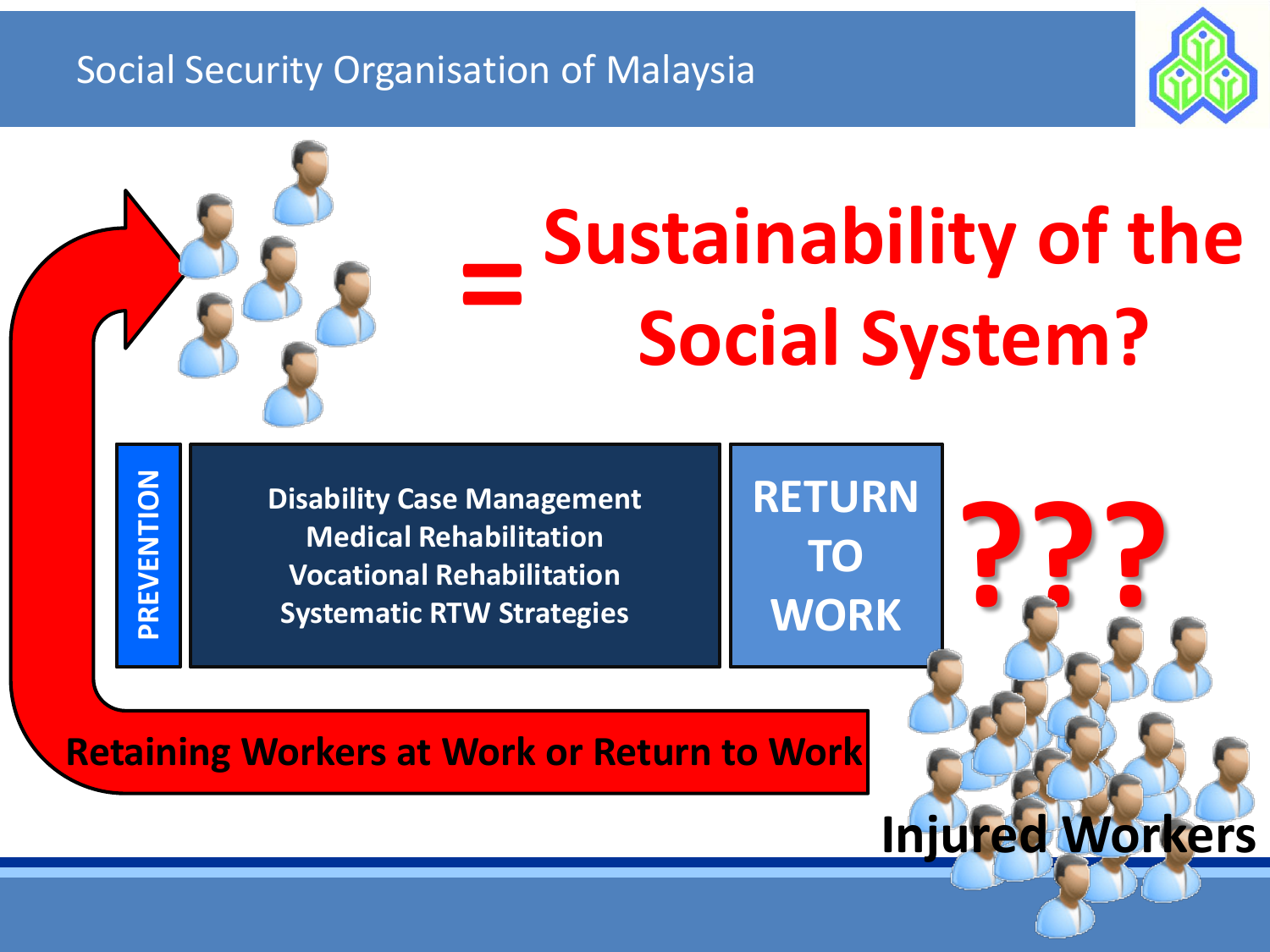

### *Investing in People*

### **Success Factors**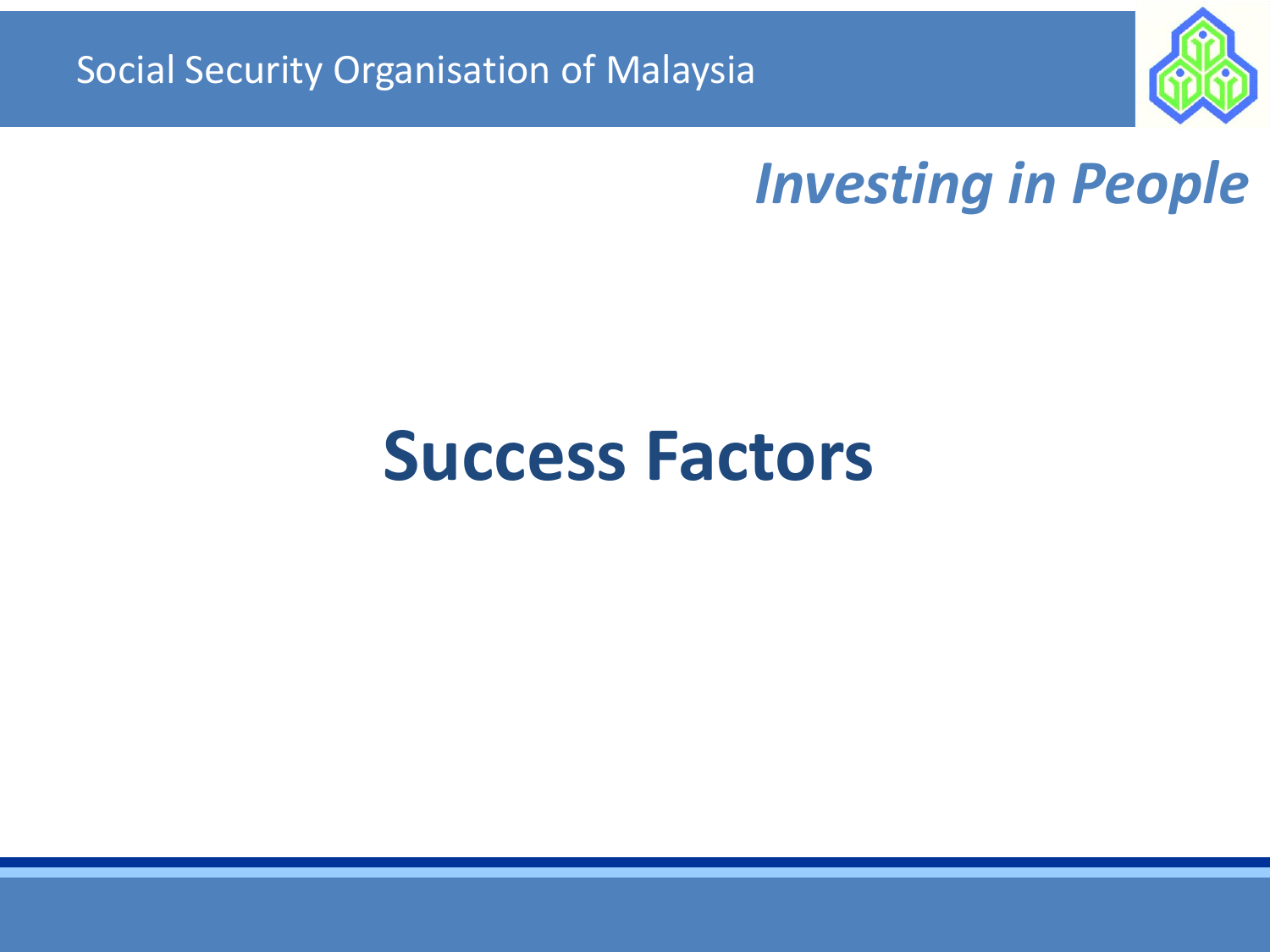

### **Legal Framework & Legal Mandate**



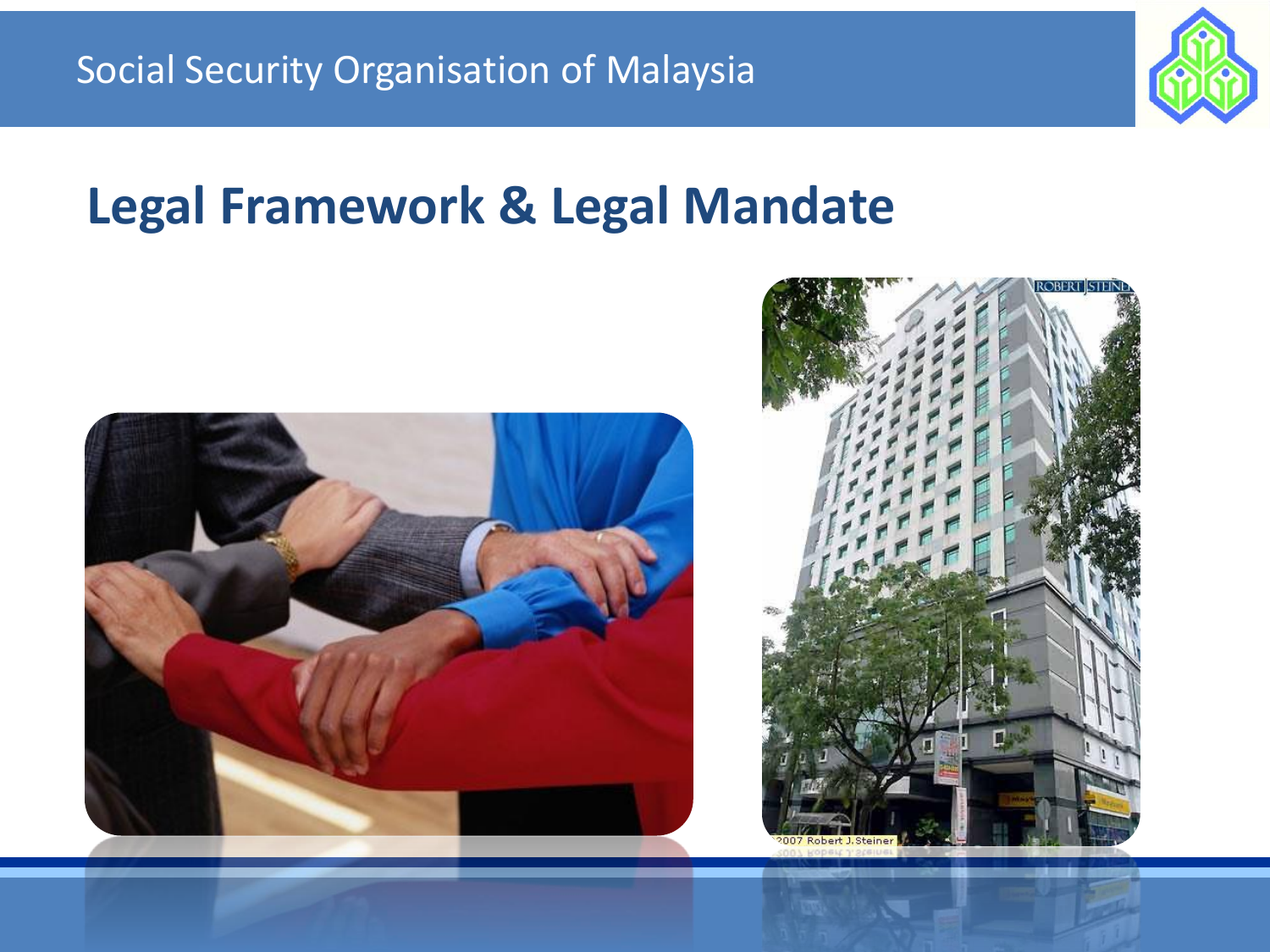

## Early Intervention

### Probability of returning to work

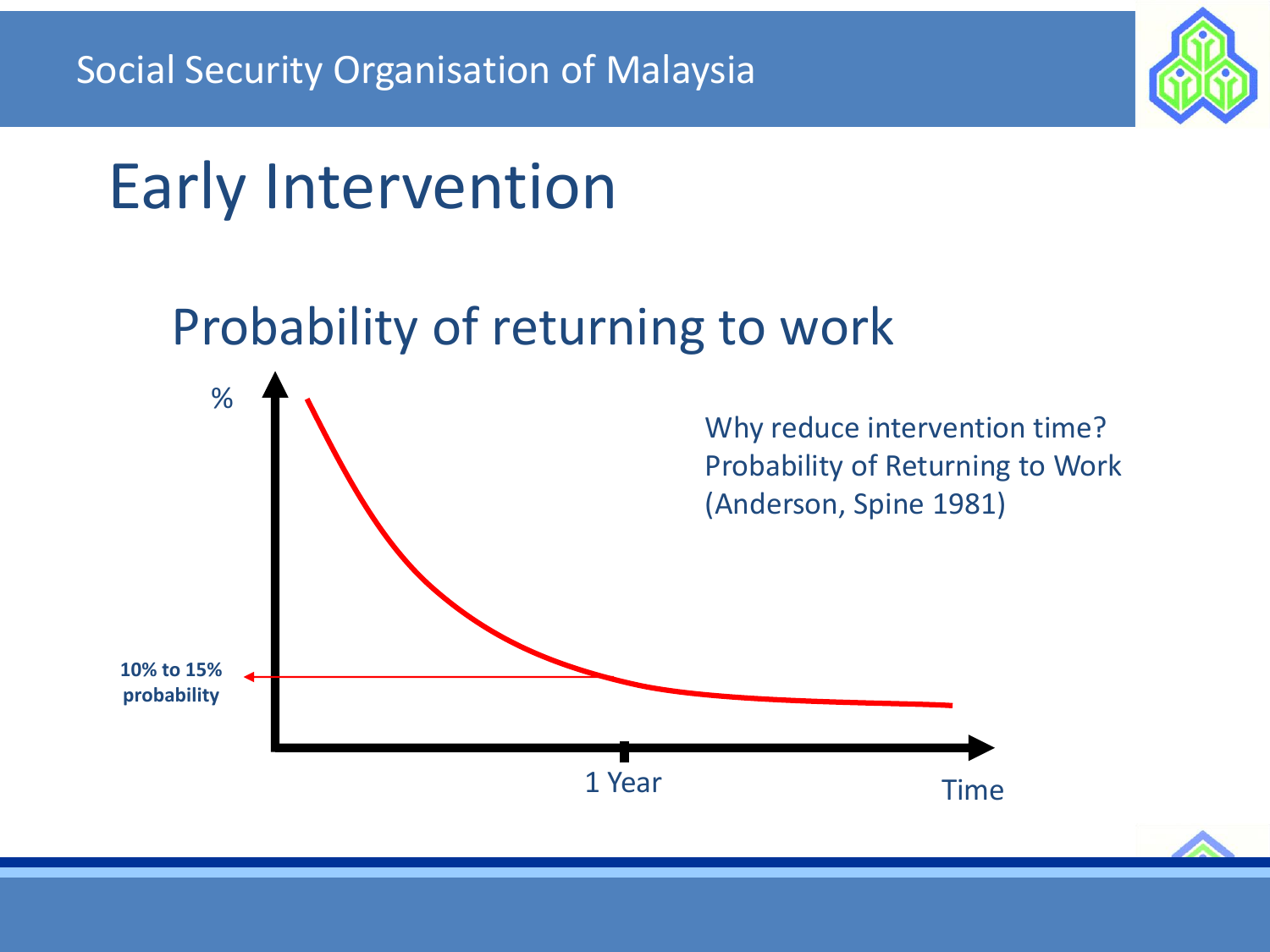

# Standard Case Management Protocols

Systematic but individualised protocols are applied during the whole process. Rehabilitation plans are personalised by SOCSO's Case Managers.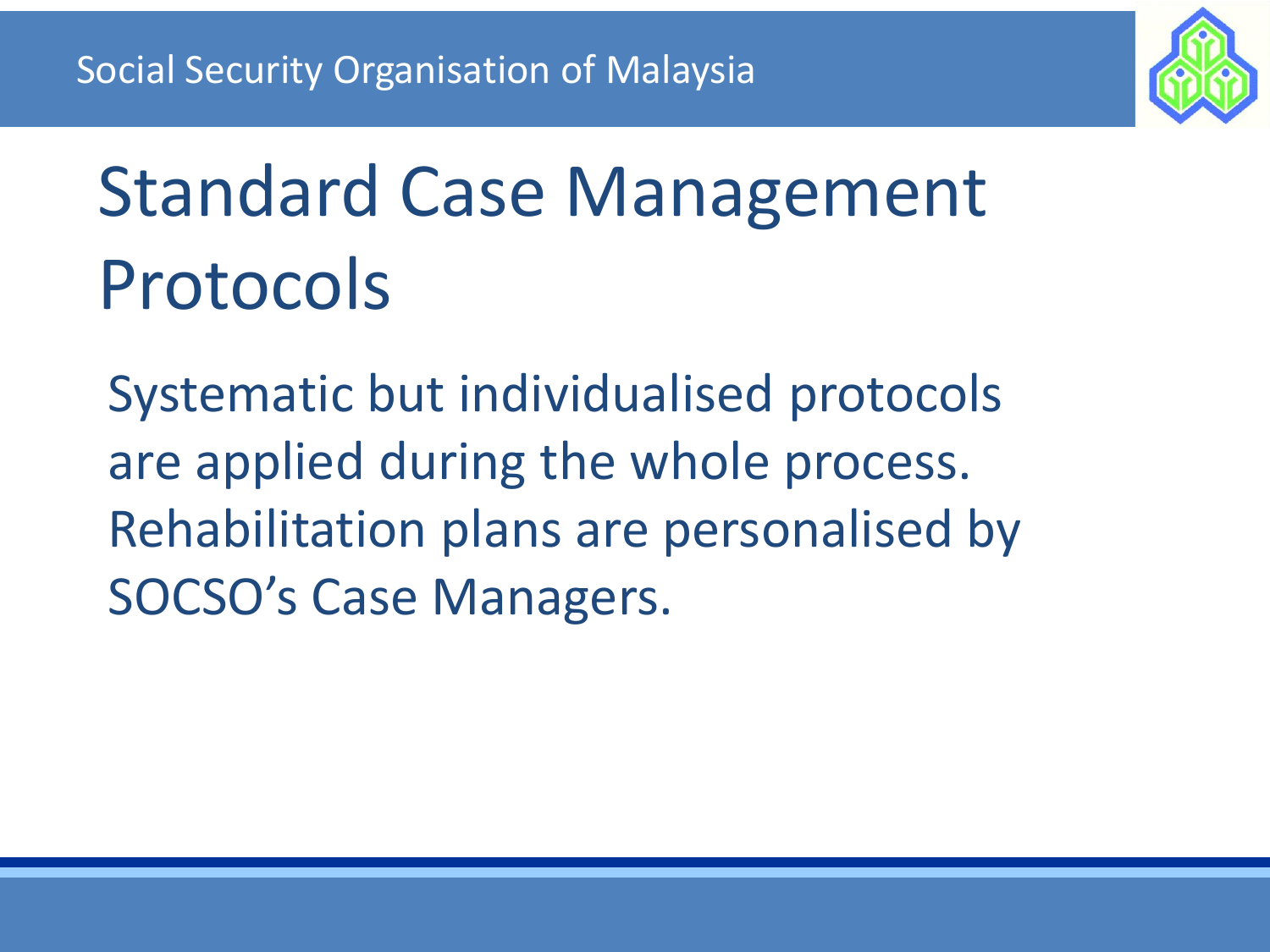

### **Biopsychosocial Intervention**

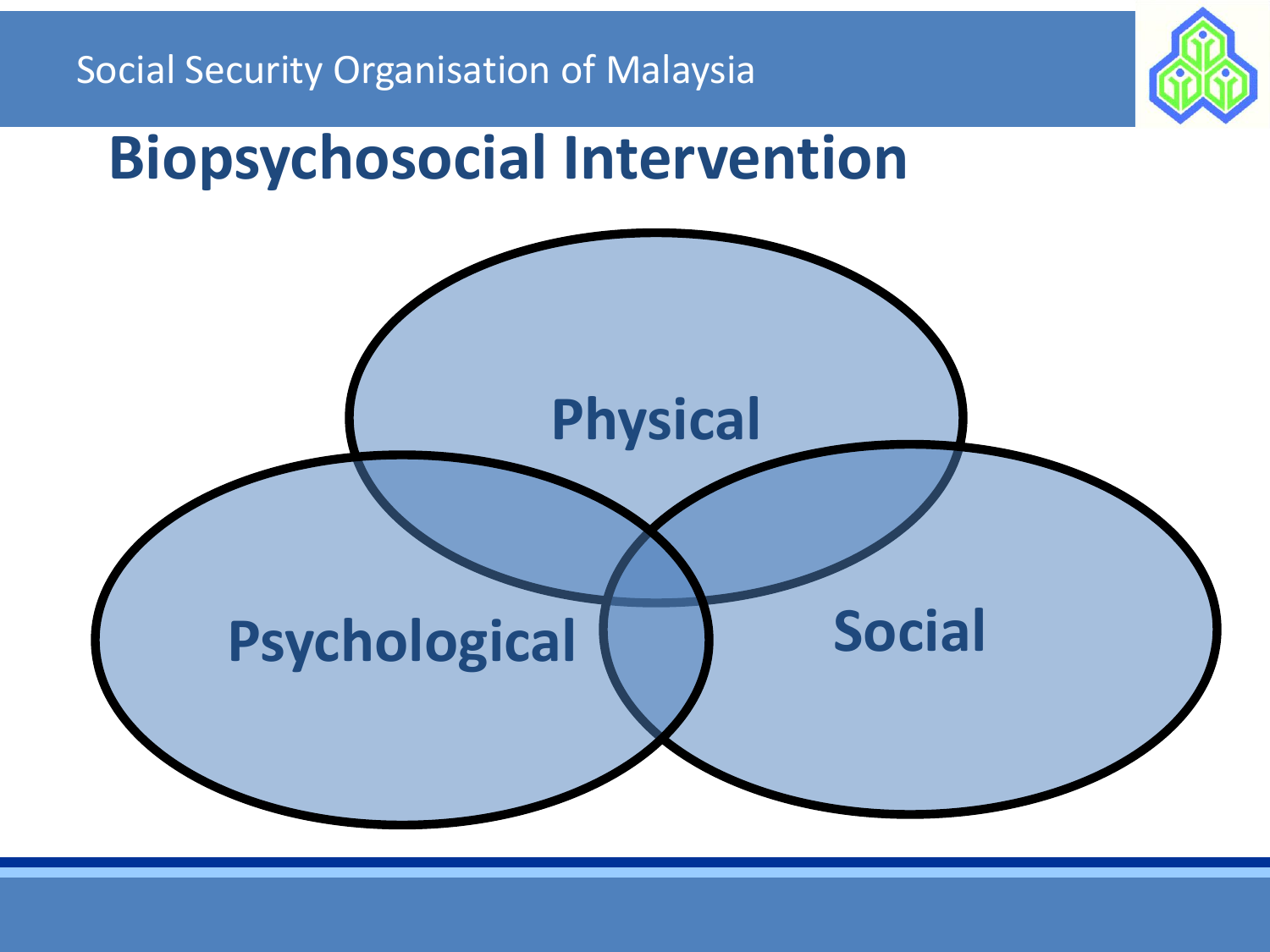## **Data Mining / Business Intelligence**

#### **Cases According to Injury/Diseases**



#### *"Severe" to "Exteremely Severe" Levels (DASS21)*





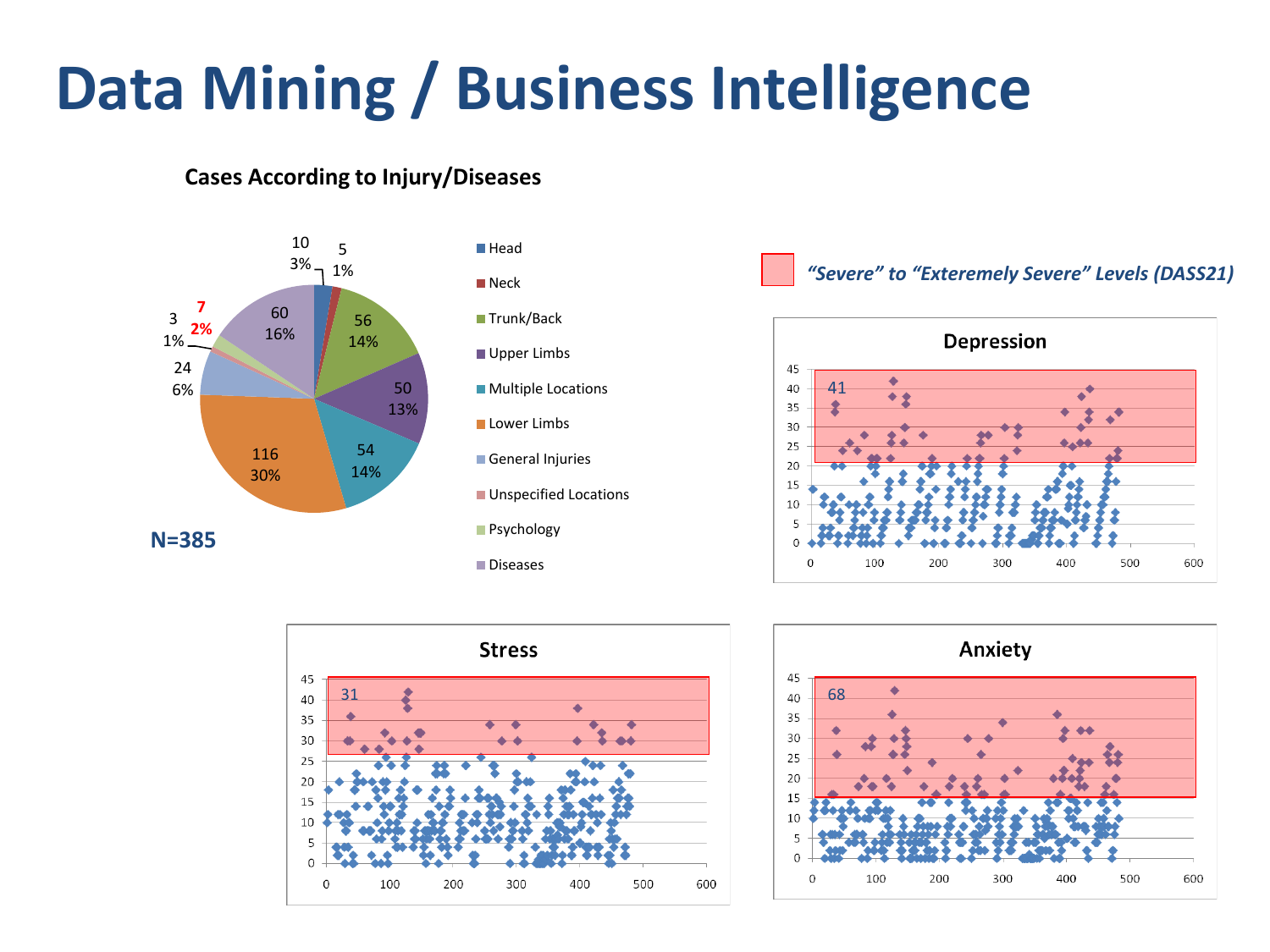

# Evidence Based Strategies and **Technology**



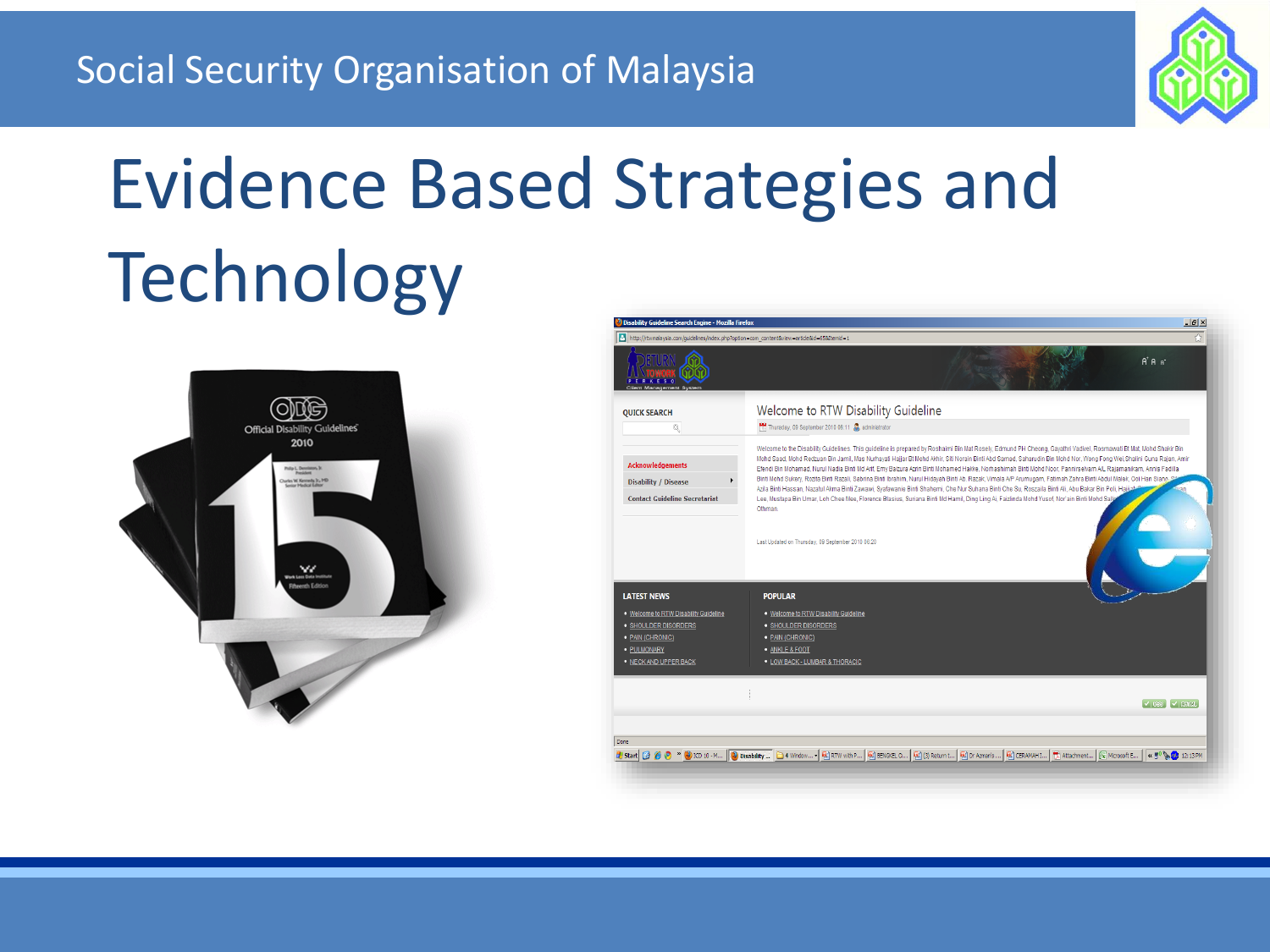**Benefits of RTW/DM Strategies**

- **Fiscal Aspect**
- **Addressing Health/Disability**
- **Psychosocial Improvements**
- **Employees' Perception**
- **Employers' Perception**